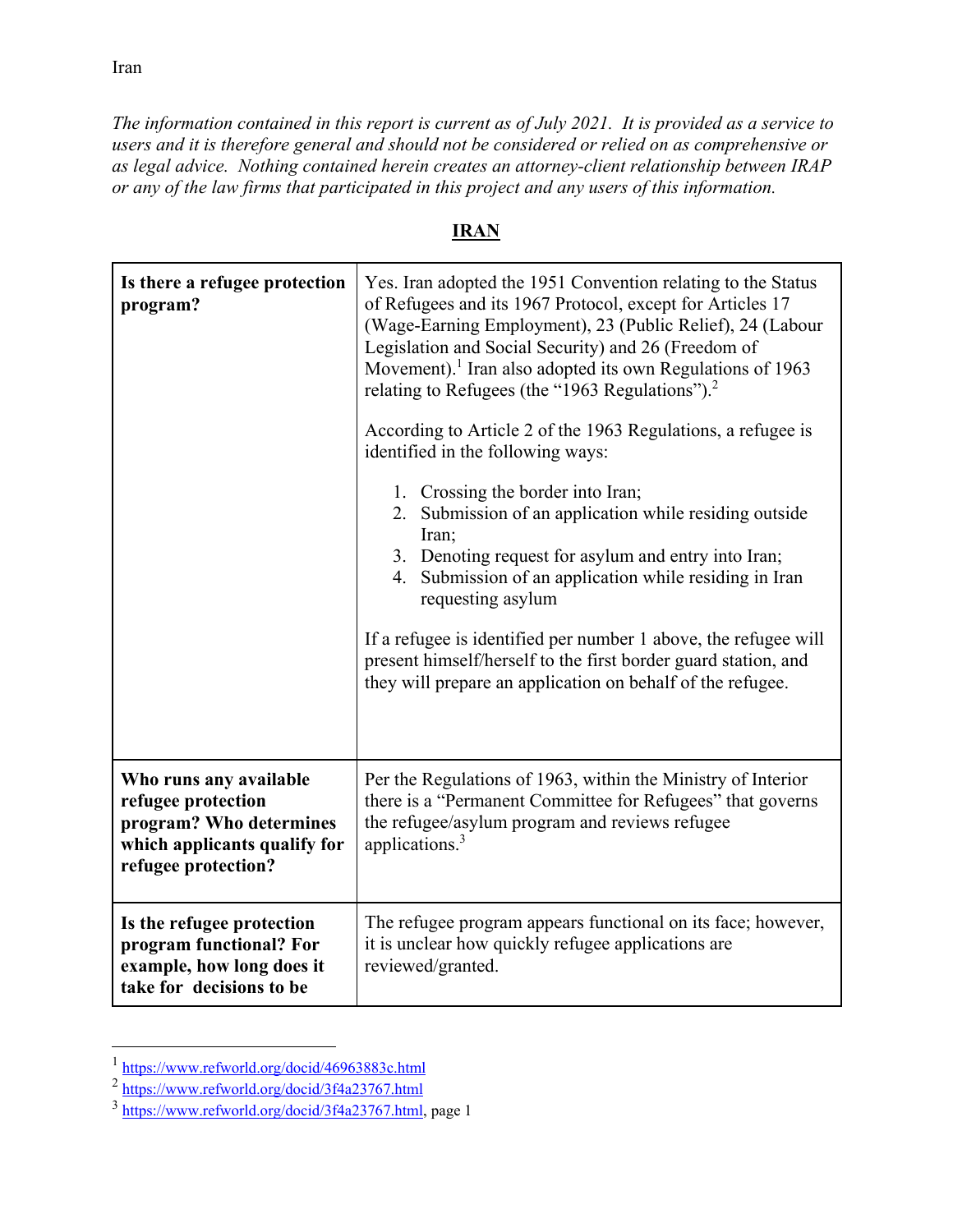| issued? What percentage of<br>applications are granted?                                |                                                                                                                                                                                                                                                                                                                                                                                                                                                                                                                                                                                                                  |
|----------------------------------------------------------------------------------------|------------------------------------------------------------------------------------------------------------------------------------------------------------------------------------------------------------------------------------------------------------------------------------------------------------------------------------------------------------------------------------------------------------------------------------------------------------------------------------------------------------------------------------------------------------------------------------------------------------------|
| Do refugees have a right to<br>work? A right to education?<br>A right to medical care? | With a refugee card, refugees are provided access to basic<br>services, for a yearly fee of \$12 per year. <sup>4</sup> Not renewing the<br>refugee card each year may result in deportation. <sup>5</sup>                                                                                                                                                                                                                                                                                                                                                                                                       |
|                                                                                        | Per Article 7 of the 1963 Regulations, a refugee shall benefit<br>from the rights accorded to Iranian nationals in the following<br>areas:                                                                                                                                                                                                                                                                                                                                                                                                                                                                       |
|                                                                                        | 1. Use of medical, cultural and social services;<br>2. Employment in the fields authorized for foreign<br>nationals and those fields deemed appropriate by the<br><b>Permanent Committee</b>                                                                                                                                                                                                                                                                                                                                                                                                                     |
|                                                                                        | According to Article 120 of the Laws and Regulations<br>concerning Employment of Foreign Nationals, foreign<br>nationals must obtain a work permit. <sup>6</sup> According to Article<br>122, the Ministry of Labour and Social Affairs may issue,<br>extend or renew the work permit of immigrants from foreign<br>countries provided that they have a valid immigration or<br><i>refugee card</i> , and subject to the written agreement of the<br>Ministry of the Interior and the Ministry of Foreign Affairs. <sup>7</sup><br>With a refugee card, a refugee will be given a work permit,<br>provided that: |
|                                                                                        | 1. According to the information available to the Ministry<br>of Labour and Social Affairs, there are no qualified<br>Iranian citizens with similar specialization who are<br>ready to perform the work in question;                                                                                                                                                                                                                                                                                                                                                                                              |
|                                                                                        | 2. The foreign citizen possesses sufficient knowledge and<br>expertise for the job in question;                                                                                                                                                                                                                                                                                                                                                                                                                                                                                                                  |

<sup>&</sup>lt;sup>4</sup> UNHCR (2015-2016) Solutions Strategy for Afghan Refugees to Support Voluntary Repatriation, Sustainable Reintegration and Assistance to Host Countries: Islamic Republic of Iran, available at:<br>https://www.unhcr.org/539ab62a9.pdf

<sup>&</sup>lt;u>https://www.unhcr.org/539ab62a9.pdf</u><br><sup>5</sup> Human Rights Watch (2013) Iran: Afghan Refugees and Migrants Face Abuse, available at: https://www.hrw.org/news/2013/11/20/iran-afghan-refugees-and-migrants-face-abuse<br><sup>6</sup> https://www.mcls.gov.ir/en/what/laws<br>7 https://www.mcls.gov.ir/en/what/laws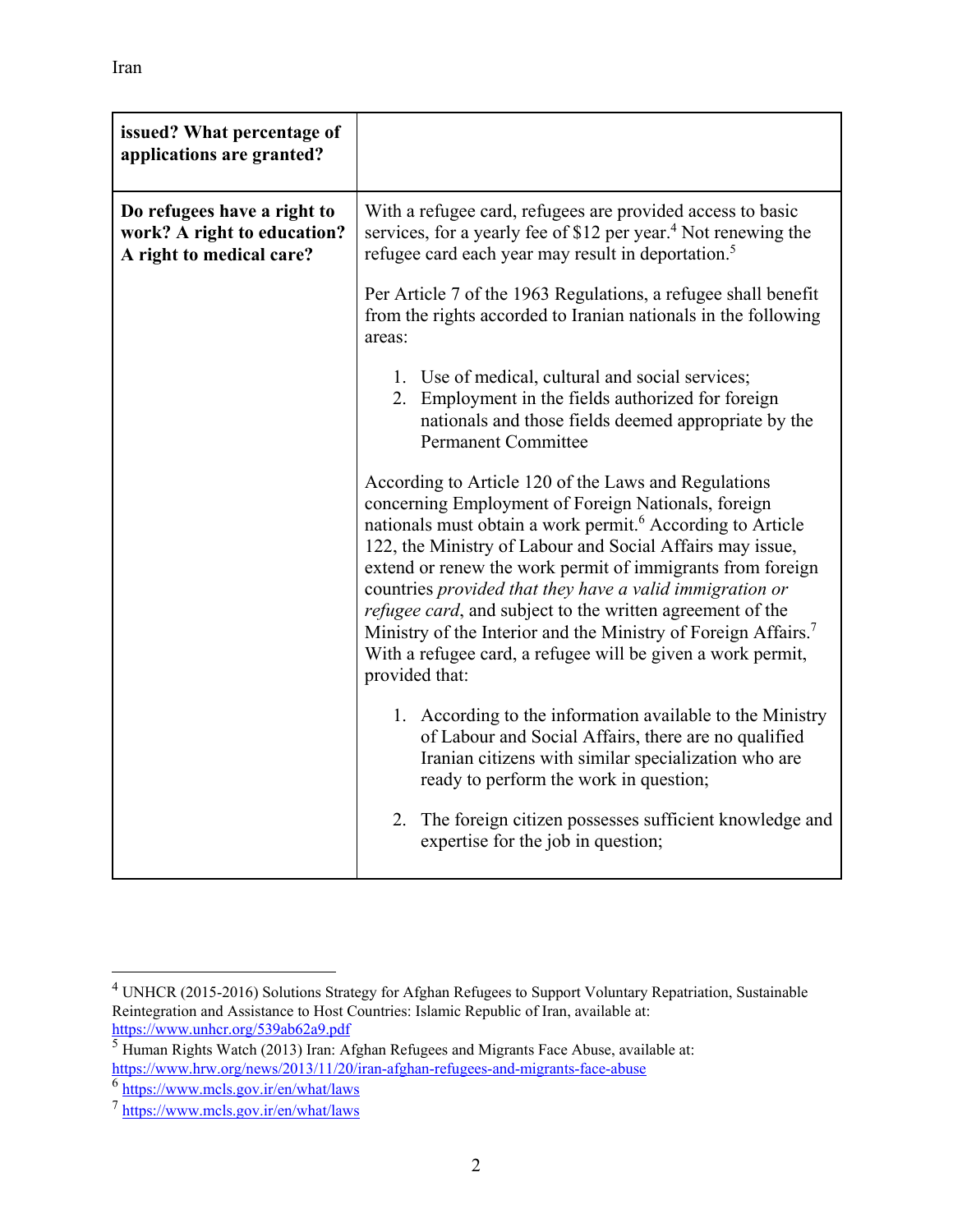|                                                                                                 | 3. The expertise of the foreign citizen is used to train<br>Iranians with a view to the subsequent substitution of<br>the foreign citizen by a trained Iranian. <sup>8</sup>                                                                                                                                                                                                                      |
|-------------------------------------------------------------------------------------------------|---------------------------------------------------------------------------------------------------------------------------------------------------------------------------------------------------------------------------------------------------------------------------------------------------------------------------------------------------------------------------------------------------|
|                                                                                                 | A work permit may be issued, extended or renewed for a<br>maximum period of one year.                                                                                                                                                                                                                                                                                                             |
|                                                                                                 | Article 7 of the 1963 Regulations also makes the following<br>notes:                                                                                                                                                                                                                                                                                                                              |
|                                                                                                 | 1. Refugees do not have the right to participate in<br>political or union activities                                                                                                                                                                                                                                                                                                              |
|                                                                                                 | 2. A refugee may carry out religious ceremonies and give<br>religious instructions to children provided they do not<br>contravene the country's public order                                                                                                                                                                                                                                      |
|                                                                                                 | 3. Refugees will be given the same treatment granted to<br>foreign nationals residing in the country                                                                                                                                                                                                                                                                                              |
|                                                                                                 | 4. A refugee is free to choose his place of residence<br>subject to observance of the country's laws and<br>security considerations <sup>9</sup>                                                                                                                                                                                                                                                  |
|                                                                                                 | Documented refugees have access to both primary and<br>secondary public schools as well as literacy training within the<br>national system. <sup>10</sup> As of 2015, undocumented children can<br>also enroll in public schools. <sup>11</sup> However, it is unclear how this<br>registration process works in practice for undocumented<br>children (i.e., children without a refugee card).   |
| Are those seeking refugee<br>protection free to live freely<br>or forced to reside in<br>camps? | It appears that refugees are generally able to choose their<br>place of residence.                                                                                                                                                                                                                                                                                                                |
|                                                                                                 | As of 2007, fewer than five percent of refugees lived in<br>camps. <sup>12</sup> Of note, however, is that Iran maintained its<br>reservation to these provisions of the 1951 Convention. The<br>1963 Regulations provide the Iranian government the ability<br>to restrict the residence of refugees if so desired, stating that<br>"Place of work and residence of refugees shall be determined |

<sup>&</sup>lt;sup>8</sup> https://www.mcls.gov.ir/en/what/laws<br><sup>9</sup> https://www.refworld.org/docid/3f4a23767.html, page 2

<sup>10</sup> https://globalcompactrefugees.org/article/iran<br>11 https://globalcompactrefugees.org/article/iran<br>12 https://www.refworld.org/docid/46963883c.html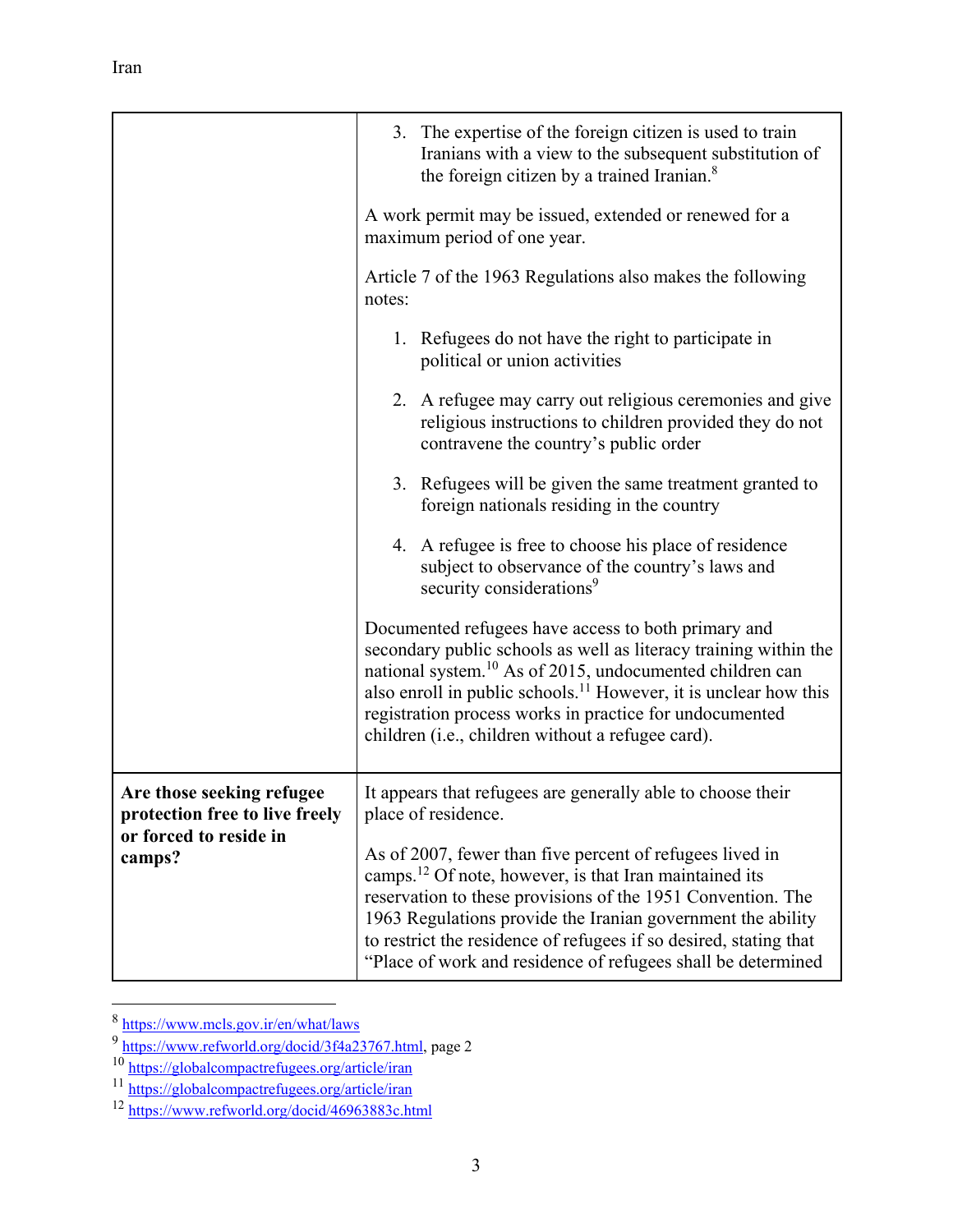|                                                                                                                                                                                                                                                          | in accordance with the directions given by the Permanent<br>Committee". $13$<br>As noted above, a very small minority of refugees currently<br>live in camps in Iran, but there is always the risk that the<br>country could decide to restrict refugee residences in the<br>future.                                                                                                                                                                                                                                                                                                                                                                                                                                                                                                                                                                                                                                                                                                                                                                                                                                                                                    |
|----------------------------------------------------------------------------------------------------------------------------------------------------------------------------------------------------------------------------------------------------------|-------------------------------------------------------------------------------------------------------------------------------------------------------------------------------------------------------------------------------------------------------------------------------------------------------------------------------------------------------------------------------------------------------------------------------------------------------------------------------------------------------------------------------------------------------------------------------------------------------------------------------------------------------------------------------------------------------------------------------------------------------------------------------------------------------------------------------------------------------------------------------------------------------------------------------------------------------------------------------------------------------------------------------------------------------------------------------------------------------------------------------------------------------------------------|
| Does a grant of refugee<br>protection result in a<br>pathway to permanent<br>status? In other words, can<br>a refugee eventually become<br>a citizen? Is there another<br>form of legal permanent<br>status available for people<br>with refugee status? | Under Article 979 of Articles 41 and 42 of the Iranian<br>Constitution and the Iranian Civil Code ("Iranian Nationality<br>Law"), a person can obtain Iranian nationality if they have<br>reached the age of 18 and have resided in Iran for at least 5<br>years (whether continuously or intermittently). <sup>14</sup> As of 2019,<br>Iranian law was amended to allow certain children under the<br>age of 18 to apply for citizenship as well. <sup>15</sup><br>Applications for naturalization can be submitted to the<br>Ministry of Foreign Affairs directly or through the Governors<br>or Governors-General. Each application must "be<br>accompanied by identity documents and a certificate 'from the<br>police stating the period of residence of the applicant in Iran,<br>his clean record, and possession of sufficient property or of<br>employment, which ensures a livelihood." <sup>16</sup> If a refugee does<br>not have access to personal identification, this pathway to<br>citizenship may prove difficult.<br>It is unclear whether there is a citizenship pathway specific to<br>refugees, outside of the "regular" process described above. |
| Does the country offer                                                                                                                                                                                                                                   | It is unclear whether Iran provides temporary protections                                                                                                                                                                                                                                                                                                                                                                                                                                                                                                                                                                                                                                                                                                                                                                                                                                                                                                                                                                                                                                                                                                               |
| temporary protections                                                                                                                                                                                                                                    | other than the refugee card program $-$ it appears that access to                                                                                                                                                                                                                                                                                                                                                                                                                                                                                                                                                                                                                                                                                                                                                                                                                                                                                                                                                                                                                                                                                                       |
| available other than refugee                                                                                                                                                                                                                             | aid is closely tied to legal status, which is mostly provided to                                                                                                                                                                                                                                                                                                                                                                                                                                                                                                                                                                                                                                                                                                                                                                                                                                                                                                                                                                                                                                                                                                        |
| status? If so, what are they?                                                                                                                                                                                                                            | refugee card holders.                                                                                                                                                                                                                                                                                                                                                                                                                                                                                                                                                                                                                                                                                                                                                                                                                                                                                                                                                                                                                                                                                                                                                   |
| What, if any, penalties are                                                                                                                                                                                                                              | Forced deportation is a significant risk for undocumented                                                                                                                                                                                                                                                                                                                                                                                                                                                                                                                                                                                                                                                                                                                                                                                                                                                                                                                                                                                                                                                                                                               |
| there for people without                                                                                                                                                                                                                                 | refugees (those refugees without a refugee card). 856,793                                                                                                                                                                                                                                                                                                                                                                                                                                                                                                                                                                                                                                                                                                                                                                                                                                                                                                                                                                                                                                                                                                               |

<sup>&</sup>lt;sup>13</sup> https://www.refworld.org/docid/3f4a23767.html, page 3

<sup>&</sup>lt;sup>14</sup> Iranian Nationality Law, Article 979, as seen in https://statelessjourneys.org/wp-

content/uploads/StatelessJourneys-Iran-final.pdf. 15 https://www.unhcr.org/en-us/news/briefing/2020/12/5fc5fecf4/75000-children-iran-gain-nationality-under-newlaw.html 16 https://statelessjourneys.org/wp-content/uploads/StatelessJourneys-Iran-final.pdf